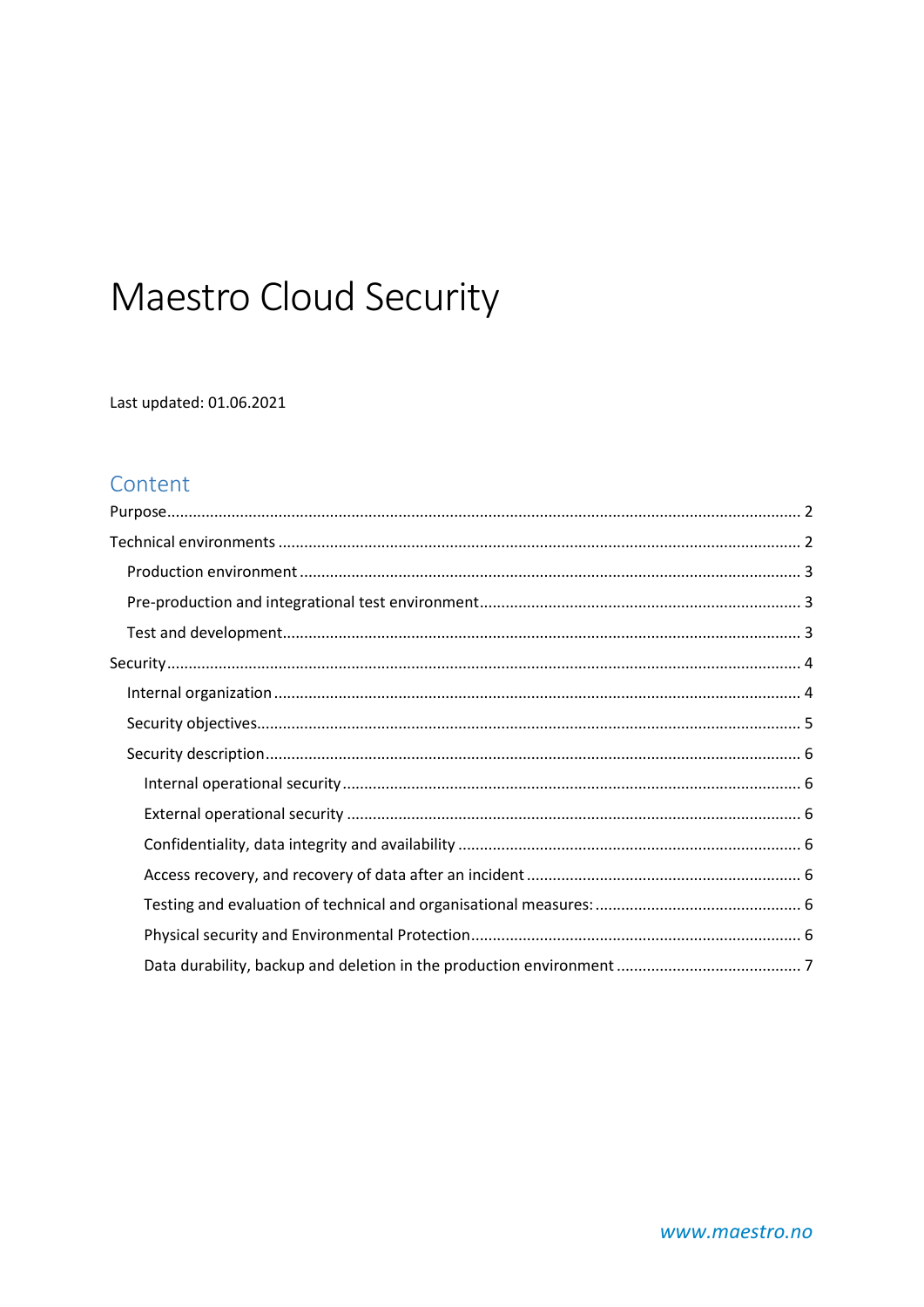# <span id="page-1-0"></span>Purpose

Maestro Soft (Provider) is a software provider of business applications for accounting, auditing and electronic trust services. The purpose of this document is to provide transparent information on security- and operational management data related to Maestro Soft Cloud services (Maestro Cloud). Maestro Cloud is a Software As A Service (SAAS) enabling the customer to login to a secure environment and work online with Maestro Soft applications.

# <span id="page-1-1"></span>Technical environments

The Maestro Cloud Development and Test life cycle includes three separated environments:

- I. Production environment
- II. Pre-production and integrational test environment
- III. Test and development

The technical environments comprise the following technology components:

- Load balancer
- Web servers
- SQL database server
- File storage server
- Backup storage
- Power and network infrastructure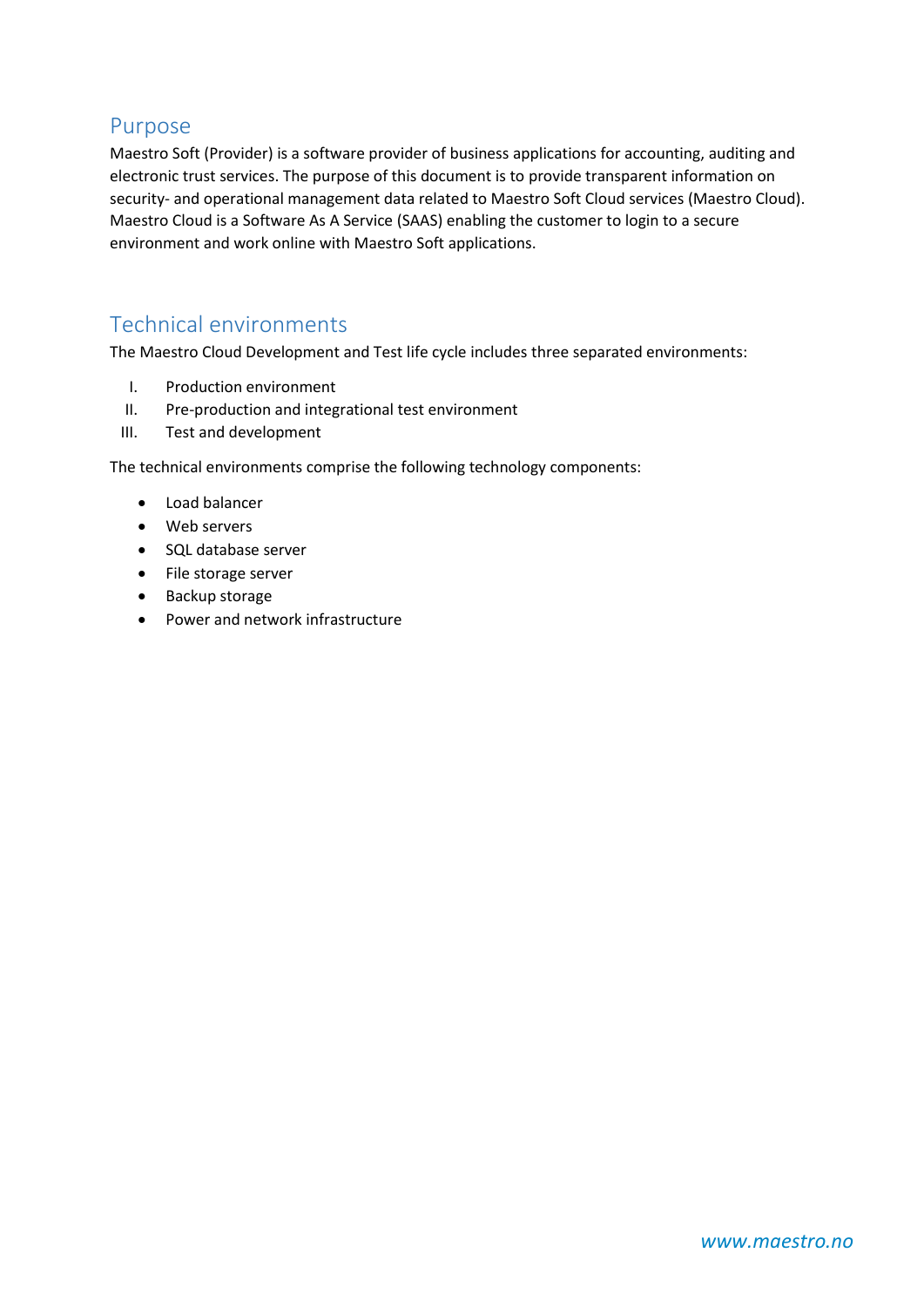## <span id="page-2-0"></span>Production environment

The production environment is the environment in which the Maestro Cloud services is performed and that meets all the specified requirements for performance, durability and security. The production environment is exposed to public usage and interacts with the client's web browser.

Location: Amazon Webservices region Frankfurt Data backup: Amazon Webservices region Stockholm

# <span id="page-2-1"></span>Pre-production and integrational test environment

The pre-production and integrational test environment is the environment in which the service is made available to integrational customers and 3-party vendors to test their integrated functionality. This environment is exposed to public usage and interacts with the client's web browser.

Location: Amazon Webservices region Frankfurt Data backup: Amazon Webservices region Stockholm

## <span id="page-2-2"></span>Test and development

The test and development environment is the environment in which the service is developed and tested with new functionality. This environment is only available to the Maestro development team.

Location: Datacenter in Oslo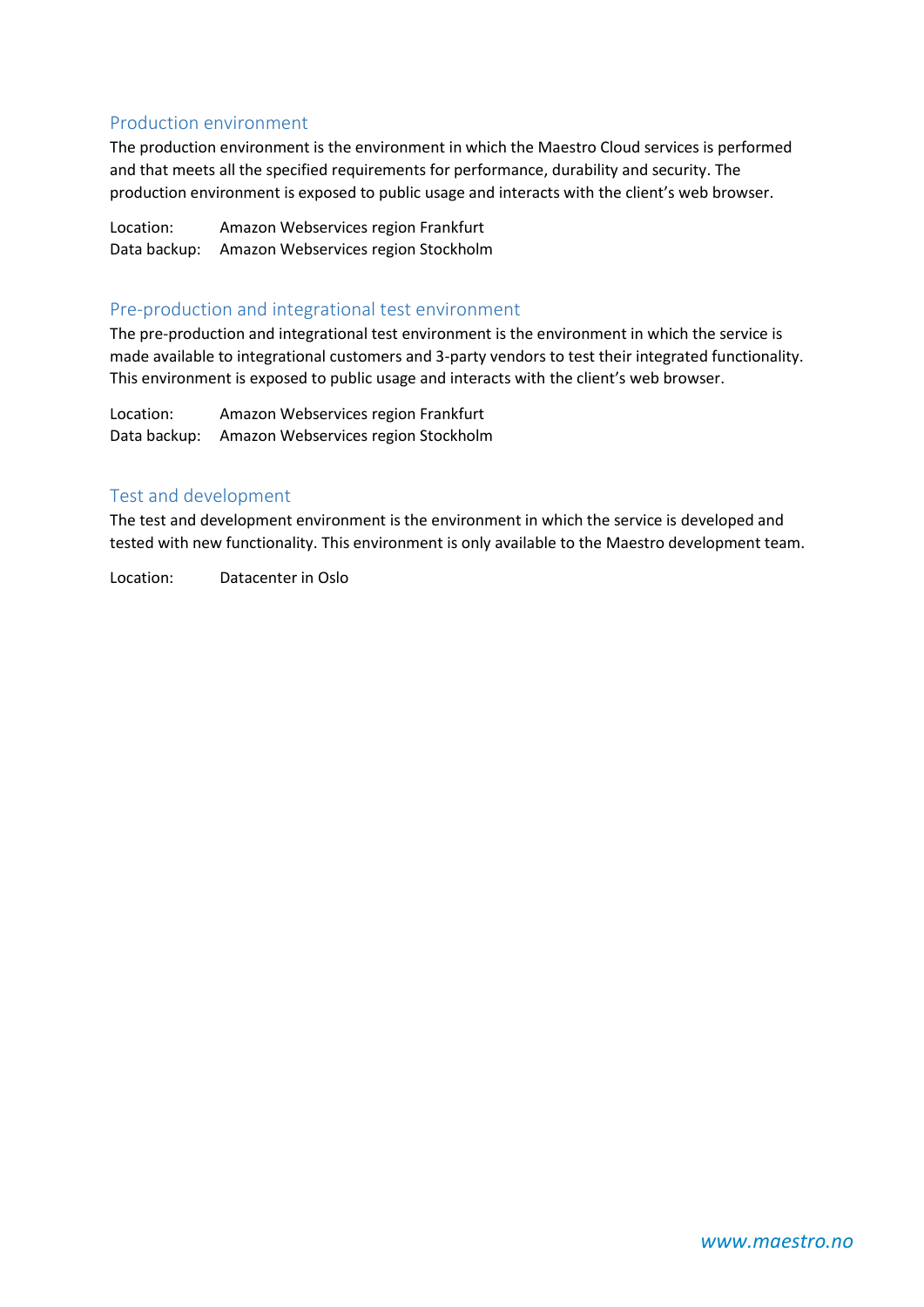# <span id="page-3-0"></span>Security

# <span id="page-3-1"></span>Internal organization

The security organization consist of the Board, Administration & Management, Development and Operation staff members, and Development & Quality Assurance.

The Board of Directors is ultimately accountable for corporate governance as a whole. The management and control of information security risks is an integral part of corporate governance. In practice, however, the Board explicitly delegates executive responsibilities for most governance matters to the Executive Directors, led by the Chief Executive Officer (CEO).

The Executive Directors give overall strategic direction by approving and mandating the information security principles and axioms but delegate operational responsibilities for physical and information security to the Security Committee (SC) chaired by the Chief Security Officer (CSO).

| <b>Board of Directors</b> |                         |  |
|---------------------------|-------------------------|--|
| Role                      | <b>Name</b>             |  |
| Chair                     | Carl H. Pedersen        |  |
| Board member              | Øyvind Fonnes           |  |
| Board member              | Anette Jørgensen Meland |  |

| <b>Administration &amp; Management</b> |                  |  |
|----------------------------------------|------------------|--|
| Role                                   | <b>Name</b>      |  |
| <b>Chief Executive Officer</b>         | Øyvind Fonnes    |  |
| <b>Chief Security Officer</b>          | Carl H. Pedersen |  |
| Head of development                    | Liana Svendsen   |  |

| <b>Security Committee</b>     |                         |  |
|-------------------------------|-------------------------|--|
| Role                          | <b>Name</b>             |  |
| <b>Chief Security Officer</b> | Carl H. Pedersen        |  |
| SC staff member               | Øyvind Fonnes           |  |
| SC staff member               | Torstein Meyer Jacobsen |  |

| <b>Development and Operation</b> |                         |  |
|----------------------------------|-------------------------|--|
| Role                             | <b>Name</b>             |  |
| COO                              | Torstein Meyer Jacobsen |  |
| Head of development              | Liana Svendsen          |  |
| <b>CTO</b>                       | Carl H. Pedersen        |  |
| DevOp staff member               | Emin Gyulzadyan         |  |
| DevOp staff member               | Oleksandr Karychkovskyi |  |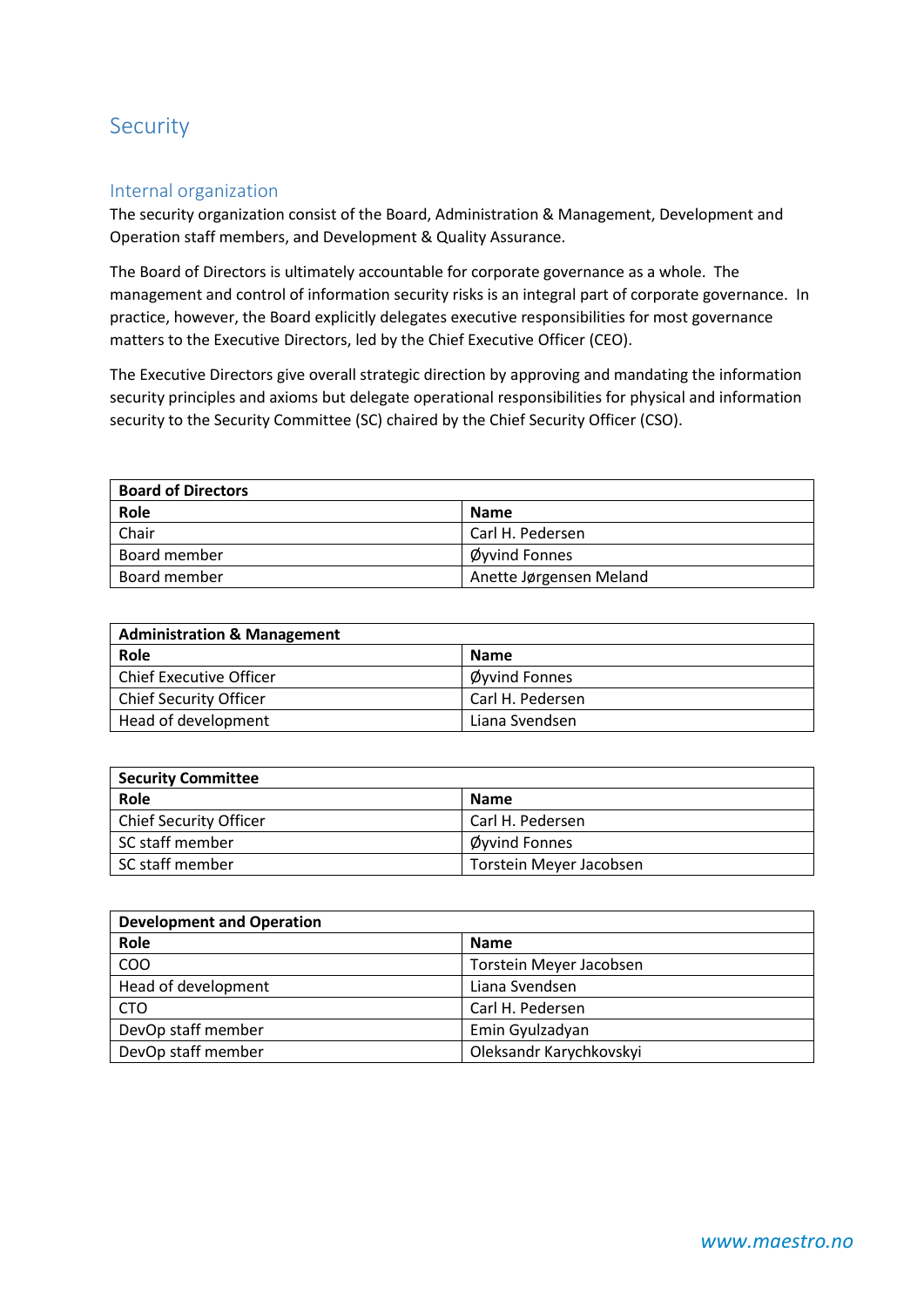| <b>Development, Quality Assurance</b> |                       |  |
|---------------------------------------|-----------------------|--|
| Role                                  | <b>Name</b>           |  |
| Head of development                   | Liana Svendsen        |  |
| QA staff member                       | Arne Petter Eidet     |  |
| QA staff member                       | Ole Magnus Hellgren   |  |
| QA staff member                       | Abina Monhanachandran |  |
| QA staff member                       | Hanna Wigen           |  |

# <span id="page-4-0"></span>Security objectives

| Perspective | <b>Objective</b>                                                                                                                 | Location             |
|-------------|----------------------------------------------------------------------------------------------------------------------------------|----------------------|
| Operations  | Production environment containing<br>Customer documents and data<br>Customer meta data<br>Customer user information<br>$\bullet$ | Stockholm, Frankfurt |
| Operations  | Backup of customer documents and data                                                                                            | Stockholm, Oslo      |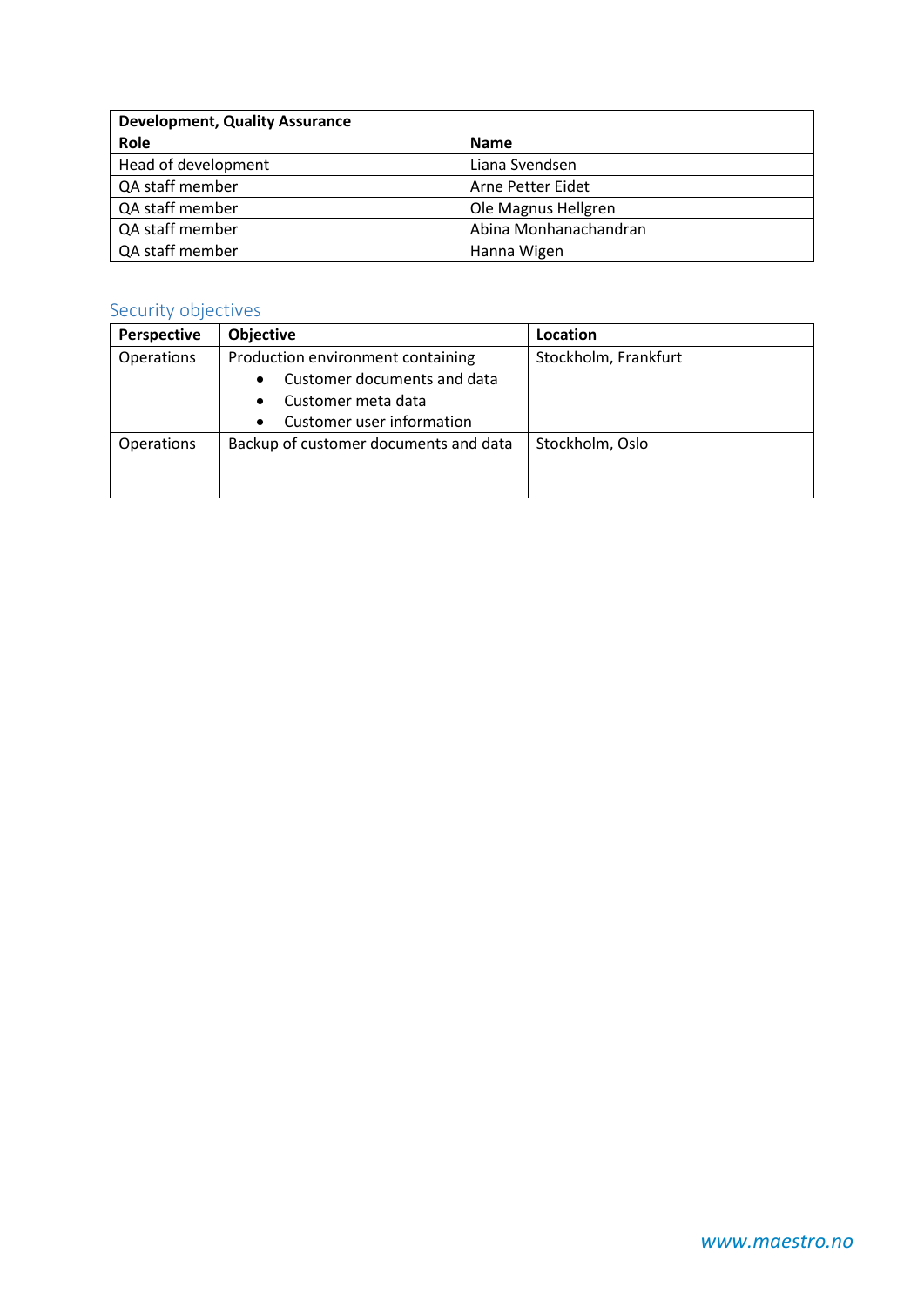# <span id="page-5-0"></span>Security description

## <span id="page-5-1"></span>Internal operational security

The security objectives are secured by means of physical, digital and organizational control mechanisms. The production environment is both physically and digitally isolated from unauthorized personnel.

#### **Authorization to the production environment**

Only Maestro DevOp staff members are granted access to the production environment.

#### **Authentication to the production environment**

Digital access to the production environment is controlled by means of two factor authentication.

### <span id="page-5-2"></span>External operational security

All communication with Maestro Cloud is secured by means of SSL Evident encryption connection (HTTPS). This protects data and documents to and from the production environment database and file server.

All customer user access and login to Maestro Cloud requires PKI authentication from the supported e-ID providers.

## <span id="page-5-3"></span>Confidentiality, data integrity and availability

Data and personal data are only available to the operations personnel. All user access and operations are logged. All Maestro employees and operations personnel are subject to a Non Disclosure Agreement.

### <span id="page-5-4"></span>Access recovery, and recovery of data after an incident

The provider restores availability and access to data and service in line with the Service Level Agreement. The provider maintains traceability of events and the ability to re-construct data from backup. Backup is performed on a daily basis to a geographical separated location from the production environment.

### <span id="page-5-5"></span>Testing and evaluation of technical and organisational measures:

The provider conducts testing and evaluation of its own technical and organisational measures. Tests and review of security policy and security organization are carried out regularly and at least once annually.

### <span id="page-5-6"></span>Physical security and Environmental Protection

Physical security and environmental protection of the production environment is defined by controls provided by the cloud provider. For Amazon Web Services see the System and Organization Controls Reports (AWS SOC).